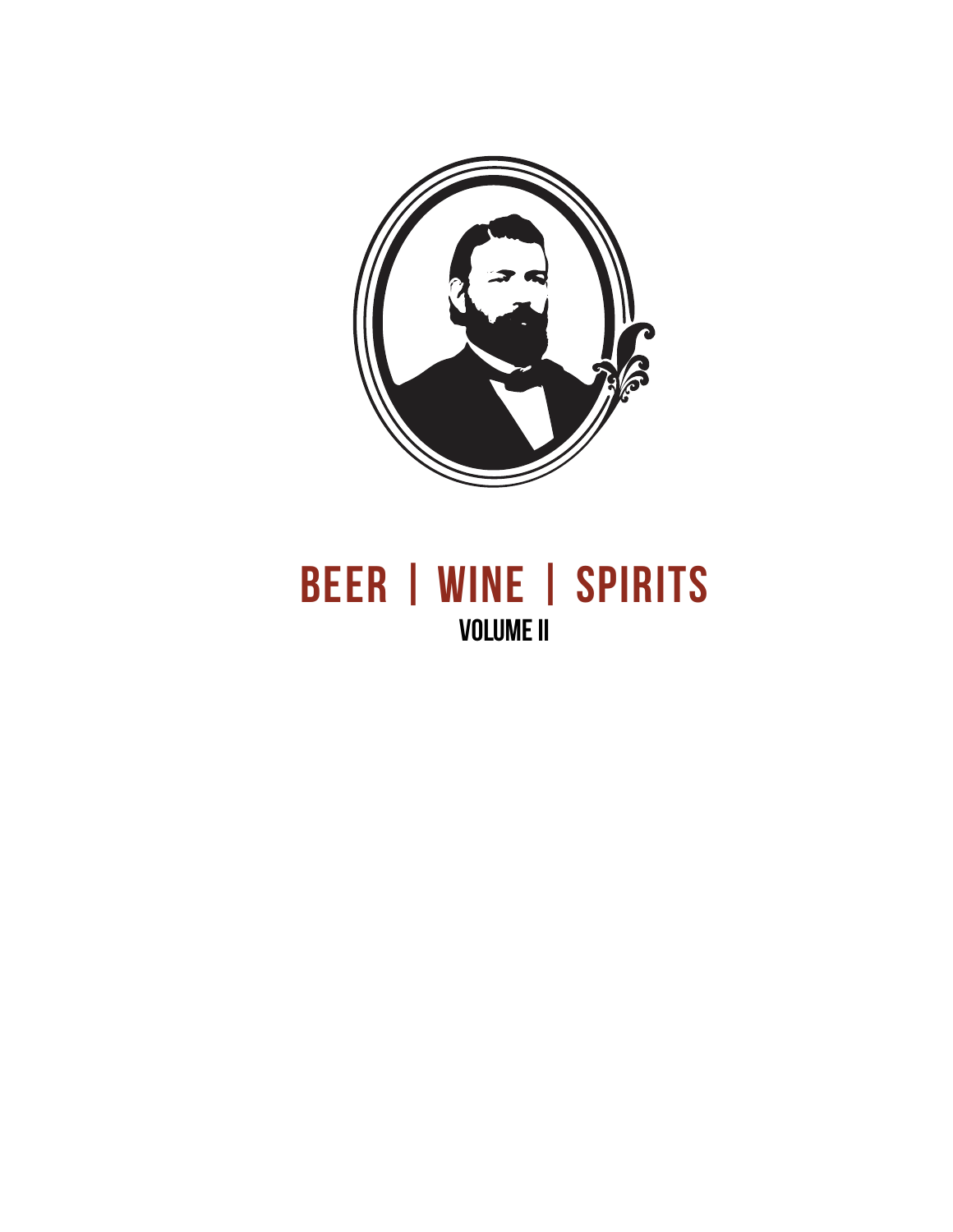# **A brief history of John Morrissey 1831 - 1878**

## **1831**

Born in Templemore, Ireland, on February 12, 1831

### **1833**

Morrissey's family immigrated to America & settled in Troy, NY in 1883. Desperate to escape poverty, Morrissey worked as a cargo thief & also as a collection agent for Irish crime bosses in the area.

### **1848**

nickname, "Old Smoke". During a fight with Thomas McCann, Morrissey was pinned on his back atop burning coals from a stove that had been overturned. Enraged, Morrissey beat McCann senseless as smoke from his burning flesh rose up from his back. The event earned him the nickname "Old Smoke" which stuck with him through the rest of his life. Morrissey moved to New York City, becoming a deck-hand on a steamer running between Albany & New York. He married the daughter of a ship's captain, Susie Smith, in 1849. It was during his time in New York that he is said to acquired his



### **1851**

Morrissey sailed to San Francisco, seeking fortune during the California Gold Rush. While he didn't have any luck in that endeavor, Morrissey became a renowned gambler & made a fortune winning gold from prospectors. It was during his time in California that Morrissey appeared for the first time in a professional prizefighting ring. On August 31, 1852 he defeated George Thompson at Mare Island, California in the 11th round, earning \$5,000. This success encouraged him to return to New York to fight the American Champion, Yankee Sullivan.

# **1853**

On October 12, 1853 Morrissey boxed the American Champion, Yankee Sullivan, in front of 3,000 spectators & won in the  $37<sup>th</sup>$  round.



### **1861**

Morrissey first came to Saratoga Springs in 1861 & operated a small gaming house on Matilda Street (Woodlawn Avenue). After establishing his first successful gaming house in Saratoga, Morrissey created the Saratoga Race Course with the help of William R. Travers, John R. Hunter & Leonard Jerome. The first races were held in August 1863. He knew that there was more money to be made, so Morrissey invested \$190,000.00 to build "The Saratoga Clubhouse", a casino in Saratoga that attracted notable guests such as Chester A. Arthur, Rutherford B. Hayes, Ulysses S. Grant, Cornelius Vanderbilt, John D. Rockefeller & Mark Twain. Now known as the Canfield Casino.

# **1867**

Morrissey became a Congressman & served two terms (1867–1871) in the 40th & 41st United States Congress. He eventually grew tired of the rampant corruption in Tammany Hall & left the House after his second term. He was elected as an Anti-Tammany Democrat to the New York State Senate in 1875 & was re-elected in 1877.

# **1878**

Morrissey contracted pneumonia & passed away on May 1, 1878 in room 205 at the Adelphi Hotel, he was 47 years old. The state closed all offices & flags were flown at half-mast. The entire State Senate attended his funeral in Troy, held on May 4, 1878 & 20,000 mourners lined the streets to pay their last respects.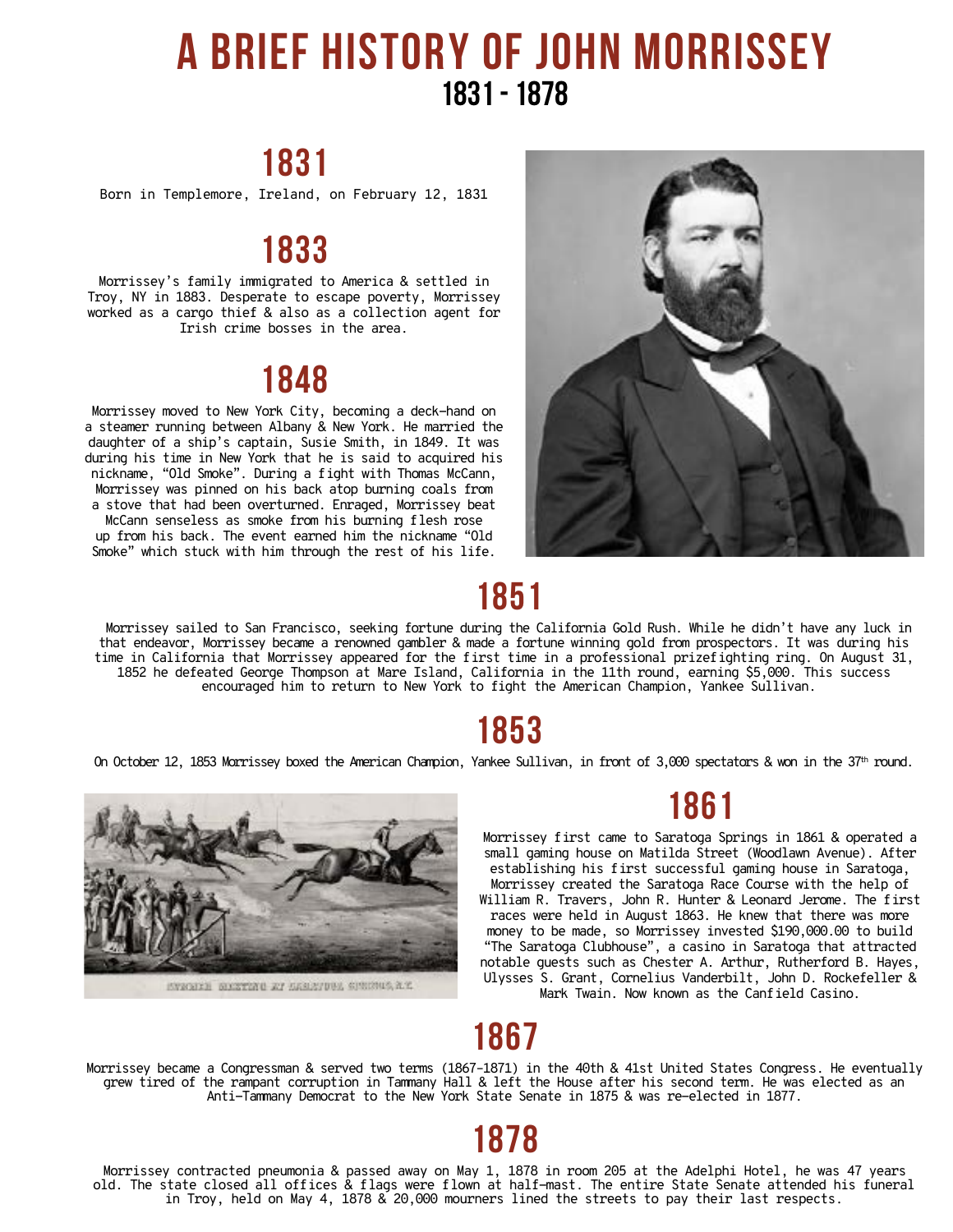# **Spring Has Sprung**

Spring is considered to be a fresh start. After a long winter, not just the season but the past two years in general, the weather is getting warmer and life is starting to seem normal again. With this Spring menu, we are celebrating all things Spring. This menu is full of offerings suited for sitting out on the patio with loved ones. Even on the days where the weather is not as favorable, lets enjoy these cocktails and being together.

Spring is here, so lets all embrace the season and spread a little bit of warmth, because we can all use it.

> Cheers, Tim Everhardt Bar Manager

## **Seasonal Cocktails**

#### **UKRAINE COCKTAIL** 16

BY TIM EVERHARDT pristine ukrainian vodka,villa di como limoncello, blue foam

**PEACH FOR THE STARS** 17

BY ALEX SIUDY grey goose essences white peach-rosemary, apricot, solerno, lemon, egg white

**MANGO FIZZ** 15

BY TIM EVERHARDT wheatley vodka, somrus mango cream, hayden's mango, honey, lime, egg white, soda

**SPRING CRUSH** 16

BY MICHAEL HARBOUR plymouth, st. germain, mure, lemon, prosecco

**BERRY SMOKEY** 16

BY ALEX SIUDY raspberry-infused tanquerey no. 10, smoked aperol, pasubio

**JUNGLE OF PASSION** 16

BY TIM EVERHARDT bacardi superior, pineapple, dark rum, passionfruit, cappeletti, lime

**FOSTER NANA** 15

BY MIKE BOHM bumbu, banana, plantation o.f.t.d., vanilla-demerara syrup

**THAT FUZZY FEELING** 16

BY ALEX SIUDY one with life blanco, kiwi, cucumber, cointreau, citrus, club soda

**NO BUCKS GIVEN** 16

BY TIM EVERHARDT woodinville, blueberry, ginger, yuzu, lemon, bubbles

**TITAN OF INDUSTRY** 17 BY MIKE BOHM suntory toki, sugar, house "umami bomb' bitters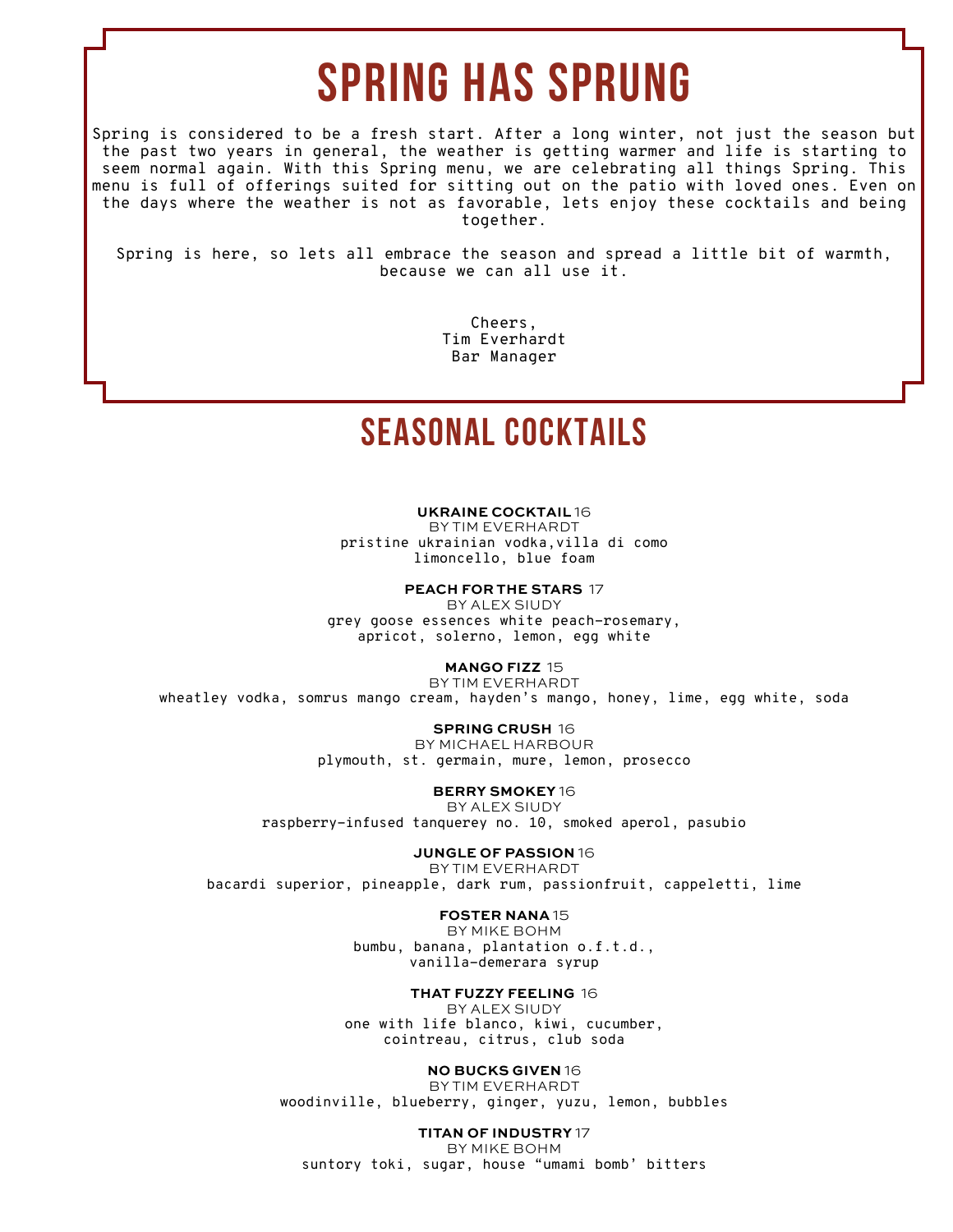# **Morrissey**'**s Classic Cocktails**

**EQUINOX** 17

astral blanco, habanero-hibiscus, velvet falernum, grapefruit, lime

**THE BEECHWOOD BLEND** 17 tito's, rockey's botanical liqueur, lillet rose, bitters

**SUSIE SMITH** 15 white rum, strawberry, aperol, campari, lime, honey, egg white

**STING LIKE A BEE** 15 bourbon, lillet blanc, orange, honey clove

**OLD SMOKE** 17 blended scotch, ancho reyes, lemon, maple

**SMOOTH SAILING** 15 white rum, lime, orgeat, egg white

**RUFFIAN** 17 recuerdo joven mezcal, aperol, averna, smoke

> **DAVID'S MAI TAI** 16 morrissey's rum blend, orgeat, lime

**COVFEFE** 16 sagamore spirit rye, grapefruit, lime, raspberry-chianti foam

**ADELPHI MANHATTAN** 16 harlem standard straight bourbon or sagamore spirits straight rye, vermouth blend, angostura bitters, amerena toschi cherries

> **REBORN OLD FASHIONED** MP pick your favorite whiskey to pour over our handcrafted infused ice spheres

> > **NOT MY TAI (N/A)** 10 pineapple, orgeat, lime

**FRENCH 37 (N/A)** 15 seedlip grove 42, lemon, orange, champagne yeast acid, club soda

**Sting-Free Bee (N/A)** 15 ritual whiskey alternative, honey-clove, orange

# **Beer**

#### **DRAFT**

**OMMEGANG WITT** 7 **GUINNESS** 7 **PERONI** 7 **CHATHAM SEASONAL** 9 **FIDDLEHEAD IPA** 7 **21ST AMENDMENT HELL OR HIGH WATERMELON** 8 **WOLF'S HOLLOW STRAWBERRY- RHUBARB SOUR** 8 **BROOKLYN SEASONAL** 8

#### **BOTTLES & CANS**

**HEINEKEN** 6 **MILLER LITE** 6 **CORONA EXTRA** 7 **WHITE CLAW MANGO** 7 **WHITE CLAW BLACK CHERRY** 7 **LONE PINE OH-J DIPA** 10 **ADIRONDACK LAKE GEORGE CIDER** 7 **STOWE TUNED UP CRANBERRY-ORANGE CIDER** 8 **SINGLECUT WEIRD & GILLY** 8 **LAWSON'S SIP OF SUNSHINE** 10 **ALEXANDER CZECH PILSNER** 8 **CHATHAM FARMER'S DAUGHTER RYE-PA** 7

**CHATHAM STRATAGENESIS DIPA** 9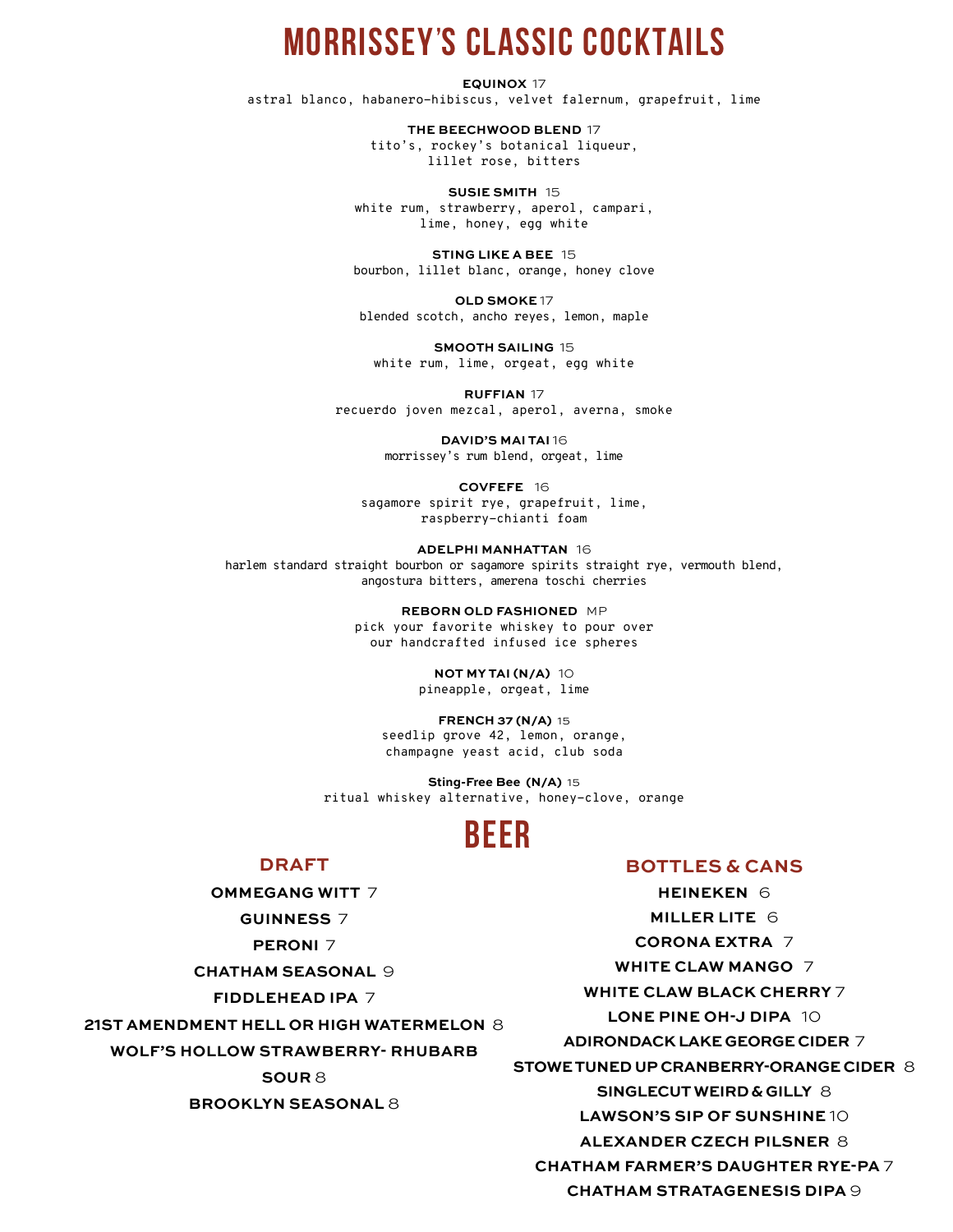# **Wine By The Glass**

**SPARKLING PROSECCO** 13 | 55 Ca' Furlan Cuvee Beatrice, Veneto, Italy

**CAVA** 16 | 60 Raventós i Blanc, Rosé de Nit, 2014, Catalonia, Spain

> **PROSECCO ROSE** 13 | 55 Brilla, 2020, Veneto, Italy

**ADELPHI SPECIAL CUVEE** 22 | 90 Etienne Oudart, Champagne Brut, Champagne, France

**NON ALCOHOLIC SPARKLING TEA** 17 | 59 "BLA", Jasmin, White Tea, Darjeeling, Copenhagen, Denmark

**ROSÉ**

**GRENACHE, SYRAH, CINSAULT** 13 | 52 Chateau Sainte Roseline Cru Clase, 2020, Cote de Provence, France

**WHITE**

**PINOT GRIGIO** 13 | 52 Scarpetta, 2019, Friuli, Italy

**PINOT GRIGIO** 19 | 70 Santa Margherita, 2020, Atlo Adige, Italy

**SANCERRE** 15 | 59 Elegance, Jerome Godon, Loire Valley, France

> **SAUVIGNON BLANC** 13 | 52 Marlborough Vines 2019, New Zealand

**CHARDONNAY** 14 | 58 Au Bon Climat, 2020, Santa Barbara, California

**CHARDONNAY** 20 | 80 En Route, 2020, Russian River Valley, California

**CORTESE** 10 | 40 Gavi, Marchesi di Barolo, 2019, Piedmont, Italy

**RED**

**GRENACHE-SYRAH-MOURVEDRE** 10 | 40 Cotes du Rhone Jean-Luc Colombo, Rhone, France

**CABERNET SAUVIGNON** 15 | 59 | 110 Olema, 2019, Sonoma, California

**PINOT NOIR** 15 | 59 Hyland Estates, 2020, Willamette Valley, Oregon

**MERLOT BLEND** 13 | 52 Chateau Marjosse, 2018, Entre deux Mer, Bordeaux, France

> **CABERNET BLEND** 22 | 86 Chappellet Mountain Cuvee, 2019, Napa Valley, California

**CABERNET BLEND SUPER TUSCAN** 18 | 72 Sempre Ricordare "Due Uve", 2017, Tuscany, Italy

**SWEET MOSCATO D'ASTI** 8 | 48 Sourgal, 2016, Elio Perrone, Piedmont, Italy

**MUSCAT** 12 | 43 Campbells Rutherglen, Victoria, Australia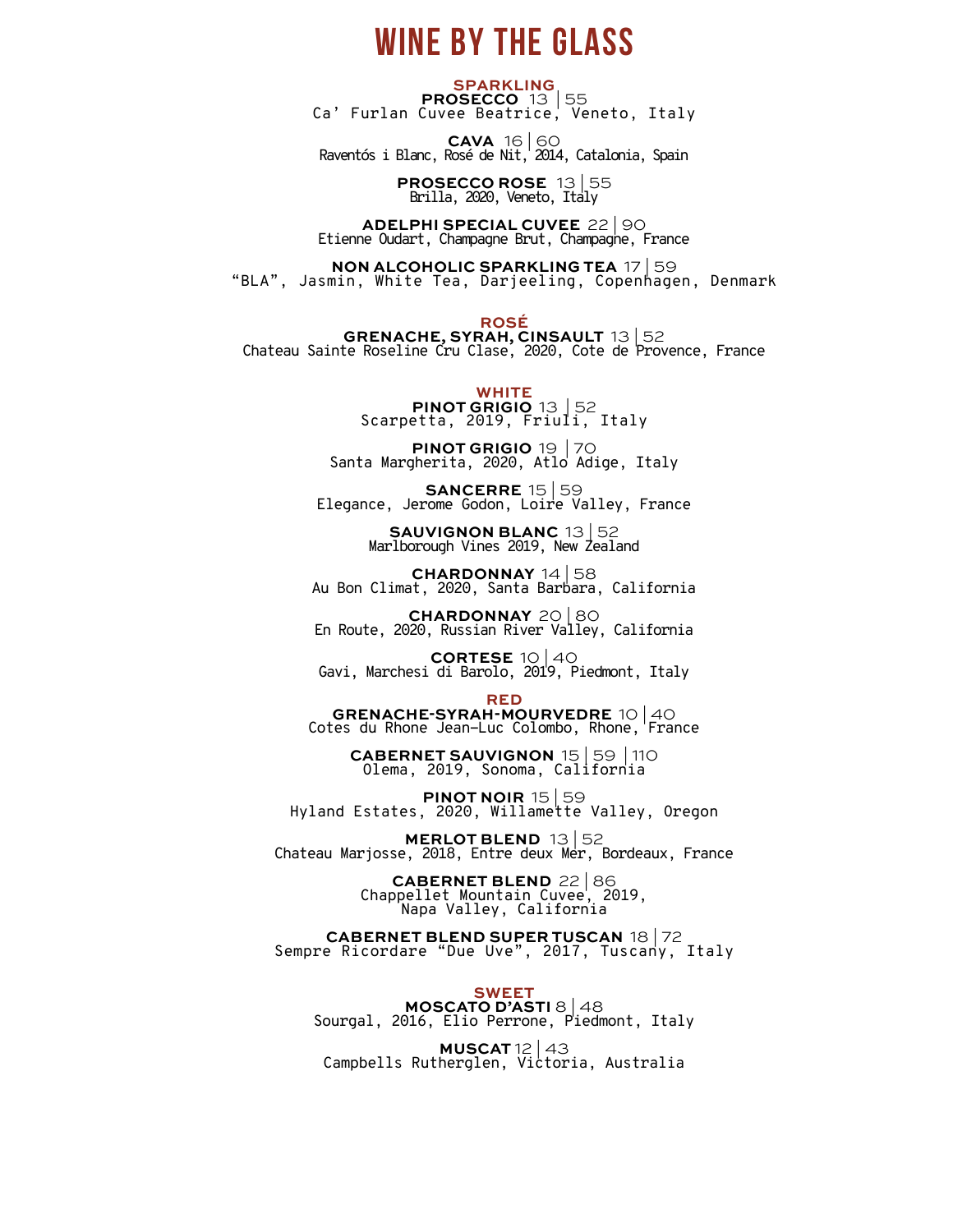# **Wine By The bottle**

#### **SPARKLING**

Perrier-Jouët, Champagne, Reims, France, 375ml · 56 Prosecco Extra Dry, Moletto, Treviso, Italy · 52 Ruinart, Blanc de Blanc, Reims, France, 375ml · 79 Adelphi Special Cuvée, "Etienne Oudart," Champagne, France · 85 Deutz, Champagne Brut, Champagne, France · 85 Taittinger, "Cuvée Prestige", Champagne, France · 92 Maison Gosset, "Brut Grande Réserve", Champagne, France · 120 Pierre Peters, Cuvée de Réserve, Champagne, France · 140 Veuve Clicquot, Rosé, Champagne, France · 149 Egly Ouriet, Brut Tradition Grand Cru,Champagne, France · 150 Ruinart Rosé, Champagne, France · 210 Pol Roger, Blanc de Blanc 2013, Champagne, France · 225 Taittinger, Comtes de Champagne "Blanc de Blanc", 2008, Champagne, France · 450 Pol Roger, Cuvée Winston Churchill 2009, Champagne, France · 520 Dom Ruinart Rosé 2004, Champagne, France · 550 Dom Pérignon P2 2003, Champagne, France · 700 Salon "Blanc de Blanc", Le Mesnil 2007, Champagne, France · 750

#### **ROSÉ**

Terrassen Blaufrankisch Rosé, 2016, Finger Lakes, NY  $\cdot$  43 Commanderie de Peyrassol "La Croix des Templiers", Cotes de Provence, France· 45 Chateau Sainte Roseline "Lampe de Meduse", 2020, Cotes de Provence , France · 56 Domaine Ott, "Clos Mireille" 2019, Loire, France · 95

#### **WHITE**

#### FRANCE **•** BURGUNDY

Saint Veran, Domaine de la Chapelle, 2019, Catherine and Pascal Rollet  $\cdot$  49 Bouzeron Clos de la Fortune Monopole, Domaine Chanzy 2017, · 64 Pouilly Fuissé, 2018, Domaine Drouhin  $\cdot$  68 Chablis, Les Bas de Chapelot, 2019, Domaine Eleni & Edouard Vocoret · 87 Pouilly Fuissé, Les Chevrières, 2018, Oliver Merlin · 116 Chassagne Montrachet Blanc, La Bergerie, 2016, Jean-Marc Morey · 149 Meursault, Les Meix Chavaux, 2020, Lucien Muzard & Fils· 190

#### FRANCE **•** LOIRE VALLEY & BORDEAUX

Muscadet Sur Lie, Domaine Les Hautes Noelle, 2020, Jean Pierre Guedon · 36 Sancerre, Jerome Gordon, "Elegance," 2020 · 59 Pouilly Fumé, Les Champs de Cri, 2016, Marc Deschamps · 73 Saumur, Arcane, 2013, Château de Fosse-Sèche, Guillaume & Adrien Pire · 76 Les Tuffeaux, 2017, Domaine François Chidaine, Montlouis Sur Loire · 85 Domaine de la Taille au Loup, 2018, "Les Hauts de Husseau," Jacky Blot · 89 Château de Fieuzal, 2011, Pessace Leognan, Bordeaux· 230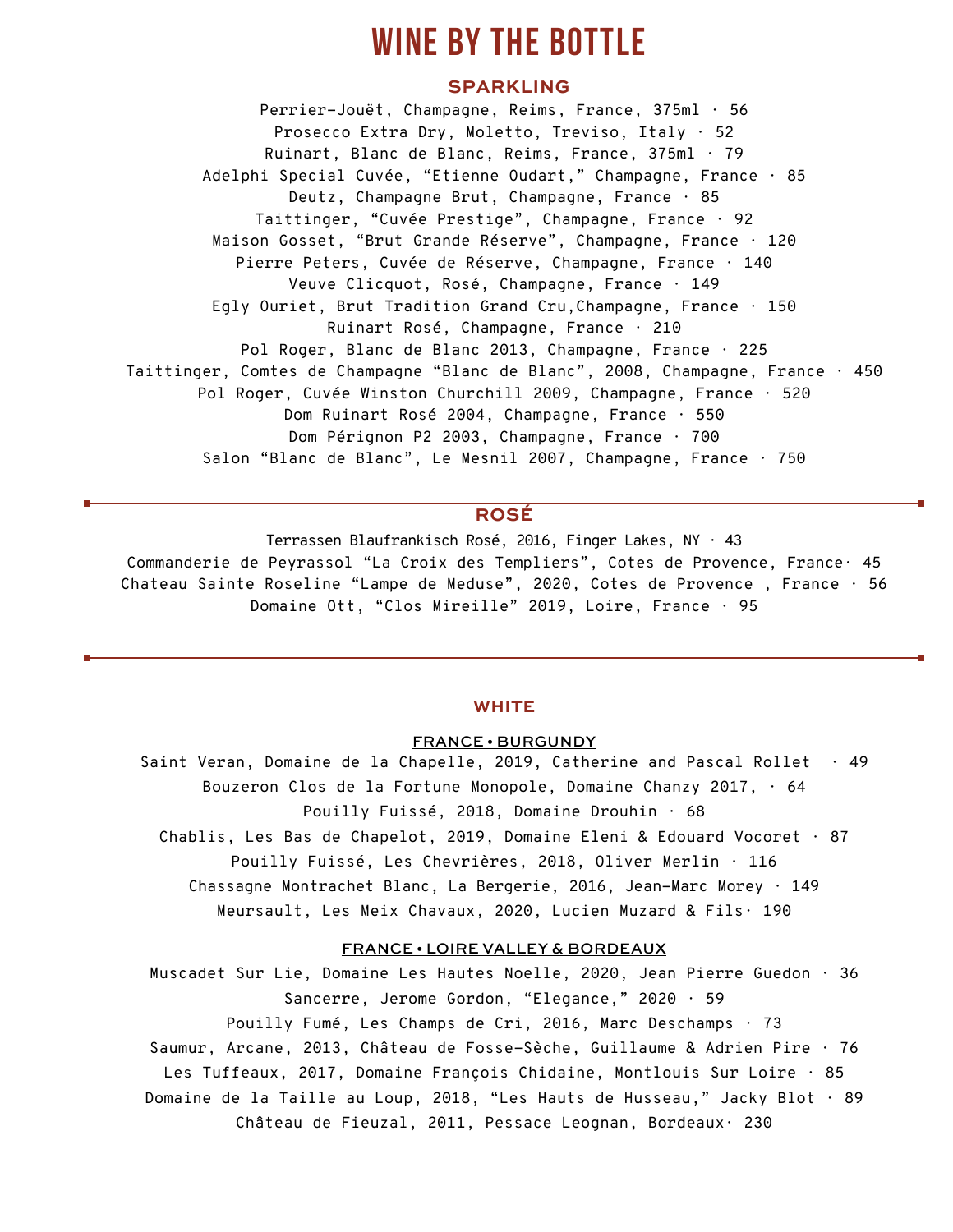#### **WHITE**

#### FRANCE **•** RHONE VALLEY

Saint Joseph Blanc Circa 2017, Domaine Jean Louis Chave  $\cdot$  70 Crozes Hermitage Blanc, Domaine de Roure , 2014, Paul Jaboulet Ainé· 95 Châteauneuf-du-Pape Blanc, 2016, Château de Beaucastel, Famille Perrin · 189

#### OTHER REGIONS IN FRANCE

Patrimonio Blanc, 2016, Yves Leccia, Corsica  $\cdot$  75 Riesling Bruderbach " Clos des Freres", 2018, Domaine Loew, Alsace · 82 Riesling, Grand Cru Schlossberg, 2014, Albert Mann, Alsace · 105

#### ITALY **•** SPAIN **•** SLOVENIA

Pinot Grigio, Scarpetta, 2020, Friuli, Italy · 48 Ribolla Gialla, Collio, 2012, Azienda Agricola Sturm, Friuli, Italy · 60 Pinot Grigio, Santa Margherita, 2020, Alto Adige, Italy  $\cdot$  70 Movia, Sauvignon Blanc, 2013, Slovenia · 75 Sauvignon Blanc, De Silva, 2013, Peter Sölva, Trentino-Alto Adige, Italy · 105

#### GERMANY **•** AUSTRIA **•** HUNGARY

Auslese Riesling, Selbach-Oster, "Zeltinger Sonnenuhr," 2015, Mosel, Germany· 65 Weissburgunder, "Nussberg Alte Reben," 2012, Weingut Wieninger, Vienna, Austria · 85

#### UNITED STATES **•** CHARDONNAY

Adelsheim Vineyards, 2018, Willamette Valley, Oregon · 54 Hanzell Vineyards, 2018, Sonoma Valley, California · 58 Angela Vineyards,2019, Willamette Valley, Oregon · 59 Bravium, 2019, Russian River Valley, California  $\cdot$  65 Gran Moraine, 2016, Yamhill-Carlton, Oregon · 69 Rose Rock, 2016, Domaine Drouhin, Oregon  $\cdot$  73 Tyler, 2016, Stanford Benedict Vineyard, St. Rita Hills, California · 79 Talley Vineyards, 2015 Rincon Vineyard, Arroyo Grande Valley, California · 109 Chardonnay, Les Noisetiers, 2019, Kistler Vineyards, Sonoma Coast, California · 135 Chardonnay, Farniente, 2019, Napa Valley, California  $\cdot$  175 Maybach Family Vineyards,2014, Eterium, Sonoma Coast, California · 296

#### OTHER VARIETALS

Melon de Bourgogne, Lieu Dit, 2017, California  $\cdot$  59 Sauvignon Blanc, Rombauer Vineyard, 2019, Napa Valley, Califoprnia · 62 Riesling, 2016, Ovum Toro Y Scorpio, Newberg, Oregon · 63 Sauvignon Blanc, Merry Edwards, 2019, Russian River Valley, California · 89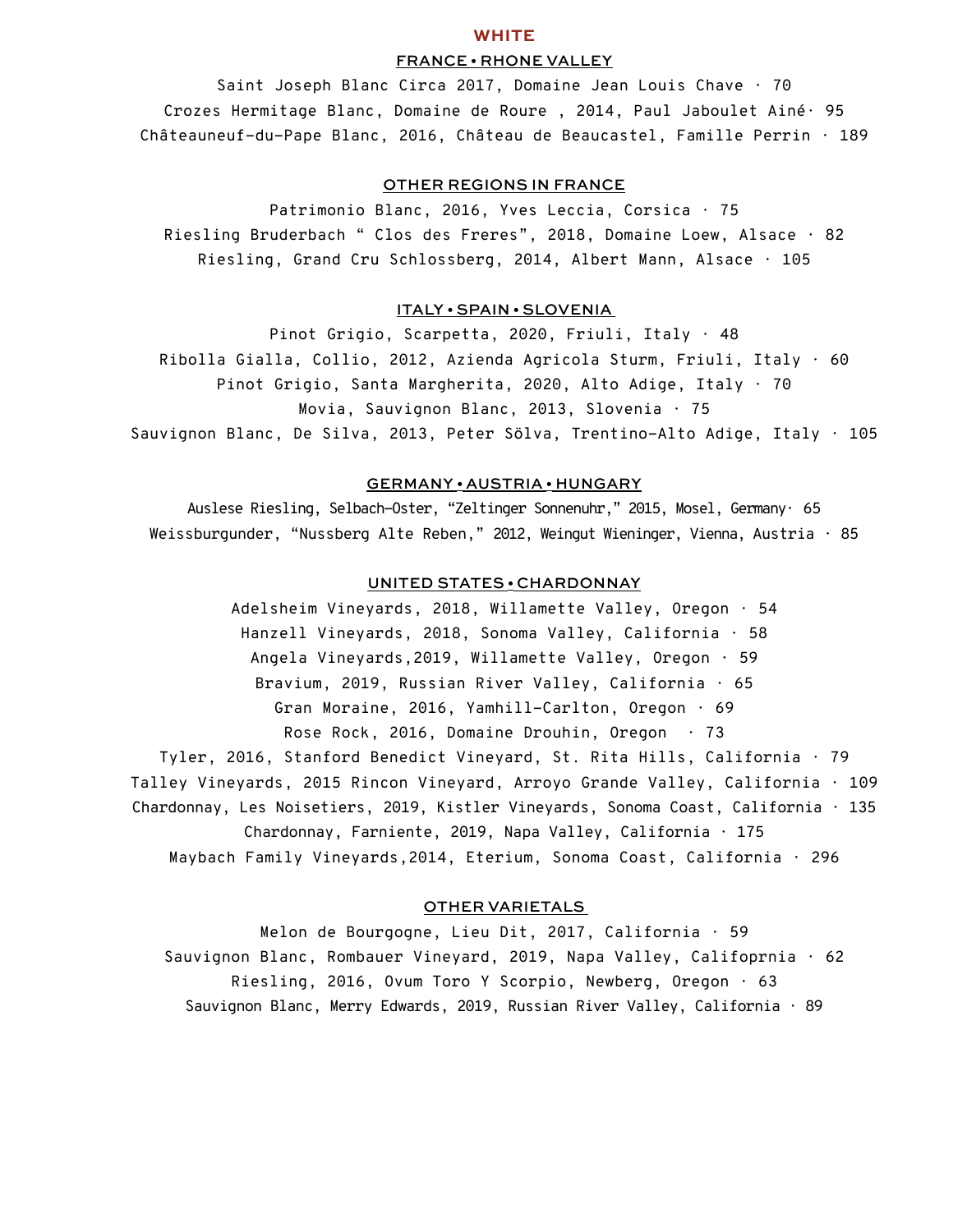#### **RED** FRANCE **•** BORDEAUX

Les allees de Cantemerle, 2015, Haut Medoc  $\cdot$  72 Saint Estèphe de Calon Ségur, 2016, Saint Estèphe · 79 La Parde de Haut Bailly, 2012, Pessac Leognan · 84 Les Cadrans de Lassègue, Chateau Lassègue, St. Emilion Grand Cru · 86 Fugue de Nenin, 2015, Pomerol  $\cdot$  99 Pastourelle de Clerc Milon, 2011, Pauillac · 139 Château Potensac, 2010, Medoc · 149 Château Les Ormes de Pez, 2000, Saint Estephe · 155 Château Simard, 2005, Saint-Émilion, Magnum  $1.5L + 168$ Chateau Phelan Ségur, 2015, St Estèphe · 215 Château Angelus, 2010, 1er Grand Cru Classé, Saint Emilion · 875

#### FRANCE **•** LOIRE VALLEY

Sancerre Rouge " La Croix Du Roy", 2017, Lucien Crochet · 65 Saumur Champigny Lisagathe, 2017, Chateau du Hureau  $\cdot$  69 Chinon, Charles Joguet, 2018 , Clos de la Dioterie Monopole· 119

#### FRANCE **•** BURGUNDY

Pinot Noir, Hautes Cotes de Beaune, 2019, Domaine Delagrange · 54 Bourgogne Rouge, 2017, Domaine Olivier Merlin  $\cdot$  59 Fixin, Les Craies des Chêne, 2015, Domaine Collotte · 72 Fleurie, 2019, "Charbonnière," Domaine Chapel, Beaujolais · 77 Santenay, 2016, "Les Champs Claude," Domaine Jean Marc Pillot, Santenay · 92 Les Tourelles de la Crée, 2016, "Knight Templar Cuvée" Vieilles Vignes, Côtes de Beaune· 99 "Le Meix Fringuet" Cotes de nuits Villages, 2018, Domaine Trapet Père & Fils· 105 Chassagne Montrachet 1er Cru, 2012, Chateau de La Maltroye "Clos St Jean" · 110 Volnay "Vieilles Vigne", 2018, Domaine Pierre Girardin, Côtes de Beaune · 125 Gevrey Chambertin, 1er Cru La Perrière, 2013, Domaine Harmand Geoffroy, Côtes de Nuits  $\cdot$  195 Pommard 1er Cru Clos Blanc, 2016, Domaine Genot-Boulanger · 210 Chambolle-Musigny, 2013, Domaine Drouhin, Côtes de Nuits  $\cdot$  245 Chambolle-Musigny, 2014, Domaine G. Roumier  $\cdot$  305 Mazoyères-Chambertin, Grand Cru, 2011, Bernard Dugat-Py, Côtes de Nuits · 750

#### FRANCE **•** RHONE VALLEY

Cotes du Rhone, 2018, Domaine des Nymphes  $\cdot$  39 Beaumes de Venises Rouge, 2015, Cuvée Yvon Soard, Domaine de Fenouillet · 45 Saint Joseph Rouge, 2014, Domaine Coursodon, "L'Olivaie" · 82 Crozes Hermitage, 2015, "Domaine de Thalabert," Paul Jaboulet Ainé · 85 Cotes Rotie, 2013, "La Vallière" Domaine Bonserine · 89 Châteauneuf-du-Pape, 2017, L'abbé Dine · 95 Gigondas, 2017, Les Racines, Les Pallières · 135 Châteauneuf-du-Pape, 2018, Domaine du Vieux Telegraphe, Famille Brunier · 180 Châteauneuf-du-Pape, 2012, Les Chapouins Vieilles Vigne, Famille Perrin · 210 Châteauneuf-du-Pape, 2015, Chateau de Beaucastel · 225

#### OTHER REGIONS IN FRANCE

Clos de L'amandaie, Grès de Montpellier, Languedoc 2014, Languedoc Roussillon · 55 Patrimonio Rouge, 2015, Yves Leccia, Corsica  $\cdot$  86 Mas de Daumas Gassac Rouge, 2014, Mas de Daumas Gassac, Languedoc Roussillon  $\cdot$  79 Chateau Simone, 2009, Palette Rouge, Provence · 95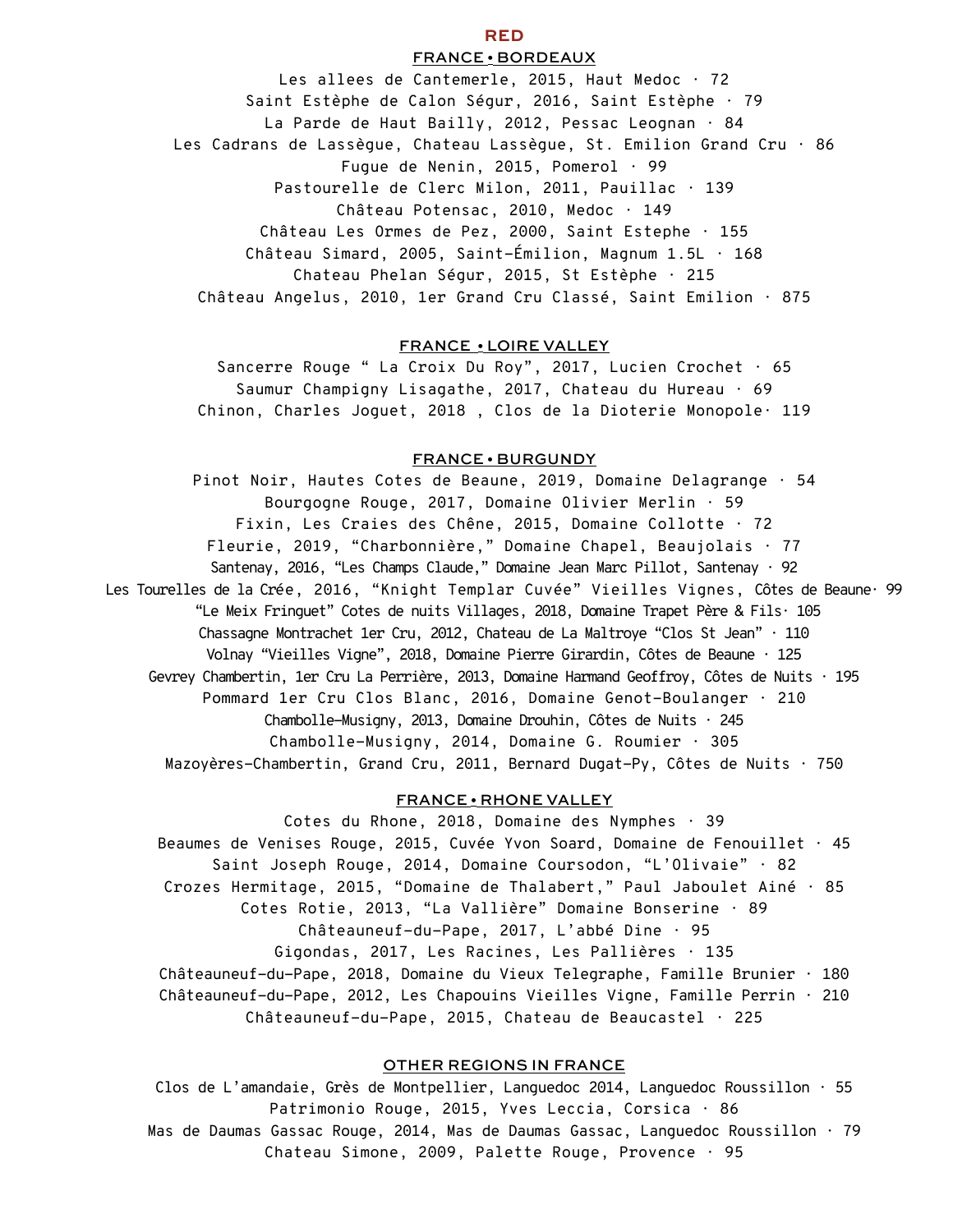#### **RED**

#### ITALY

Nero d'Avola , Tere di Guimara, 2018, Sicilia · 38 Chianti Biskero, Salcheto,2019, Tuscany · 42 Sempre Ricordare, Due Uve, 2015, Tuscany  $\cdot$  72 Chianti Classico Riserva, Castello di Verrazzano, 2016, Tuscany · 79 Barolo, Odero, 2017, Tuscany · 99 Il Favot Langhe Nebbiolo, Poderi Aldo Conterno, 2017, Tuscany · 105 Valadorna Protettore Di Arcanum, 2015, Tuscany  $\cdot$  115 Tenuta San Guido, "Guidalberto," 2018, Tuscany · 139 Brunello di Montalcino, Casanova delle Cerbaie, 2010, Tuscany · 149 Barolo, Vajra Barolo Bricco Viole, 2015, Piedmont · 175 Brunello di Montalcino, Le Potazzine, 2016, Tuscany · 239 Ornellaia, "La Grazia" 2018, Bolgheri · 329

#### **SPAIN**

Cabernet Sauvignon, Gran Coronas, 2017, Familia Torres · 56 Mencia, Bierzo, "Encinas" 2016, Bodegas y Viñedos Raúl Pérez, Bierzo · 59 Rioja Gran Reserva "904", 2011, La Rioja Alta · 155 Rioja Gran Reserva, Prado Enea, 2009, Bodegas Muga, Rioja · 160

#### UNITED STATES **•** CABERNET SAUVIGNON

Delta, 2019, Napa Valley, California  $\cdot$  52 Anatomy №1, 2016,Napa Valley · 59 Nelms Road, 2015, Woodward Canyon, Washington  $\cdot$  61 Oberon, 2018, Napa Valley  $\cdot$  66 Laely Winery, 2018, Napa Valley  $\cdot$  69 Inspire By Boyanci, 2014, Napa Valley· 76 Scholar & Mason, 2016, Napa Valley · 79 Olema, Amici Cellars, 2018, Sonoma · 83 Clos Pegase, 2017, Napa Valley  $\cdot$  94 Galerie "Latro" by Laura Diaz Munoz,2016, Knight Valley · 99 Orin Swift Palermo, 2019, Napa Valley · 108 Château Montelena, 2018, Napa Valley · 120 The Prisonner, 2019, Napa Valley  $\cdot$  135 Boyanci, 2015, Napa Valley  $\cdot$  145 Corison Wines, 2017, Napa Valley  $\cdot$  150 Melka CJ, 2016, Napa Valley  $\cdot$  195 Dunn Vineyards, 2017, Napa Valley  $\cdot$  225

Shafer Vineyards, "Hillside Select," 2017, Stags Leap District . 415 Joseph Phelps Vineyards, "Insignia", 2015, Napa Valley . 475 Peter Michael "Au Paradis," 2014, Napa Valley . 495 Opus One, 2017, Napa Valley . 575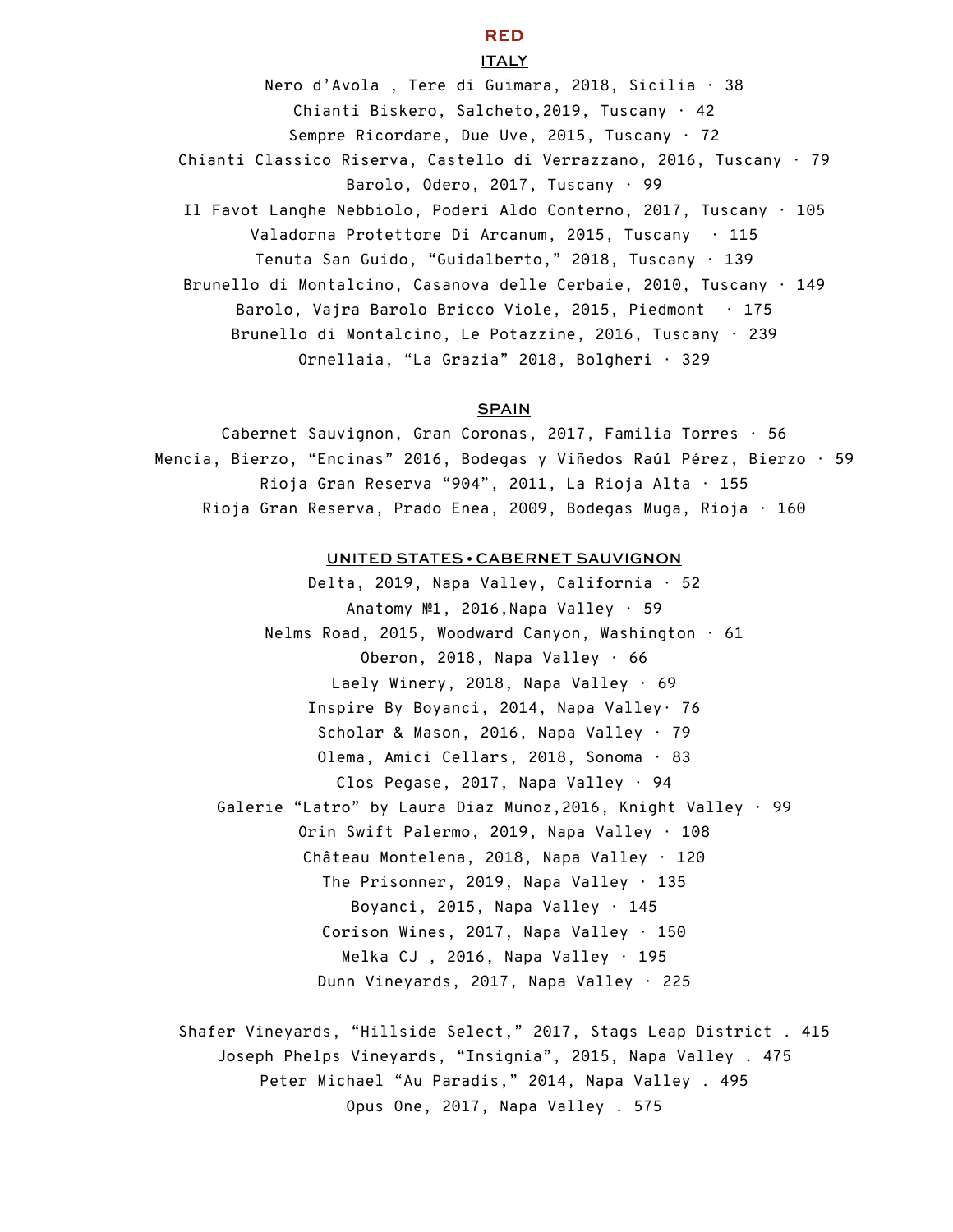#### UNITED STATES **•** PINOT NOIR

Cloudline from Drouhin, 2019, Willamette Valley, Oregon· 49 Angela Vineyards, 2017, Yamhill Carlton, Oregon· 59 Chloe Creek "Lera," 2015, Russian River Valley, California · 68 Pinot Noir, Single Vineyard, 2018, The Calling, Deutsch Family, Russian River Valley  $\cdot$  72 Penner Ash, 2018, Willamette Valley · 85 Belle Glos, Clark & Telephone, 2018, Santa Maria Valley, California · 93 Domaine Drouhin, 2017, Dundee Hills, Oregon · 99 The Withers, English Hill Vineyard, 2018, Sonoma Coast, California · 105 Dion Vineyards, 2010, Willamette Valley, Oregon · 119

Kosta Browne "Cerise Vineyard", 2017, Anderson Valley, California ·290

#### OTHER VARIETALS

Zinfandel, Les Enfants Terrible, 2016, Dashe Cellars, Mendocino County, California · 54 Cabernet Franc, Terrassen, Finger Lakes · 59 Neyers, Cabernet Blend "Left Bank", 2016, Napa Valley, California · 95 Zinfandel, Martinelli, "Guiseppe & Luisa," 2017, Russian River Valley · 140 La Jota Merlot, 2016, Howell Mountain, California · 205

#### OTHER COUNTRIES

Pinot Meunier, 2014, Darting, Pfaltz, Germany · 45 Malbec, Bodega Catena Zapata, 2018, Paraje Altamira, Argentina · 65 Syrah Blend, Anwilka, 2014, Stellenbosch, South Africa · 90 Pinot Noir, Rachel, 2009, Seresin Estate, Marlborough, New Zealand · 118 Shiraz, Hickinbotham, Clarendon Vineyards, 2014, Mclaren Vale, Australia · 125 Penfolds, Grange, 2013, Barossa Valley, Australia · 1200

#### **RED**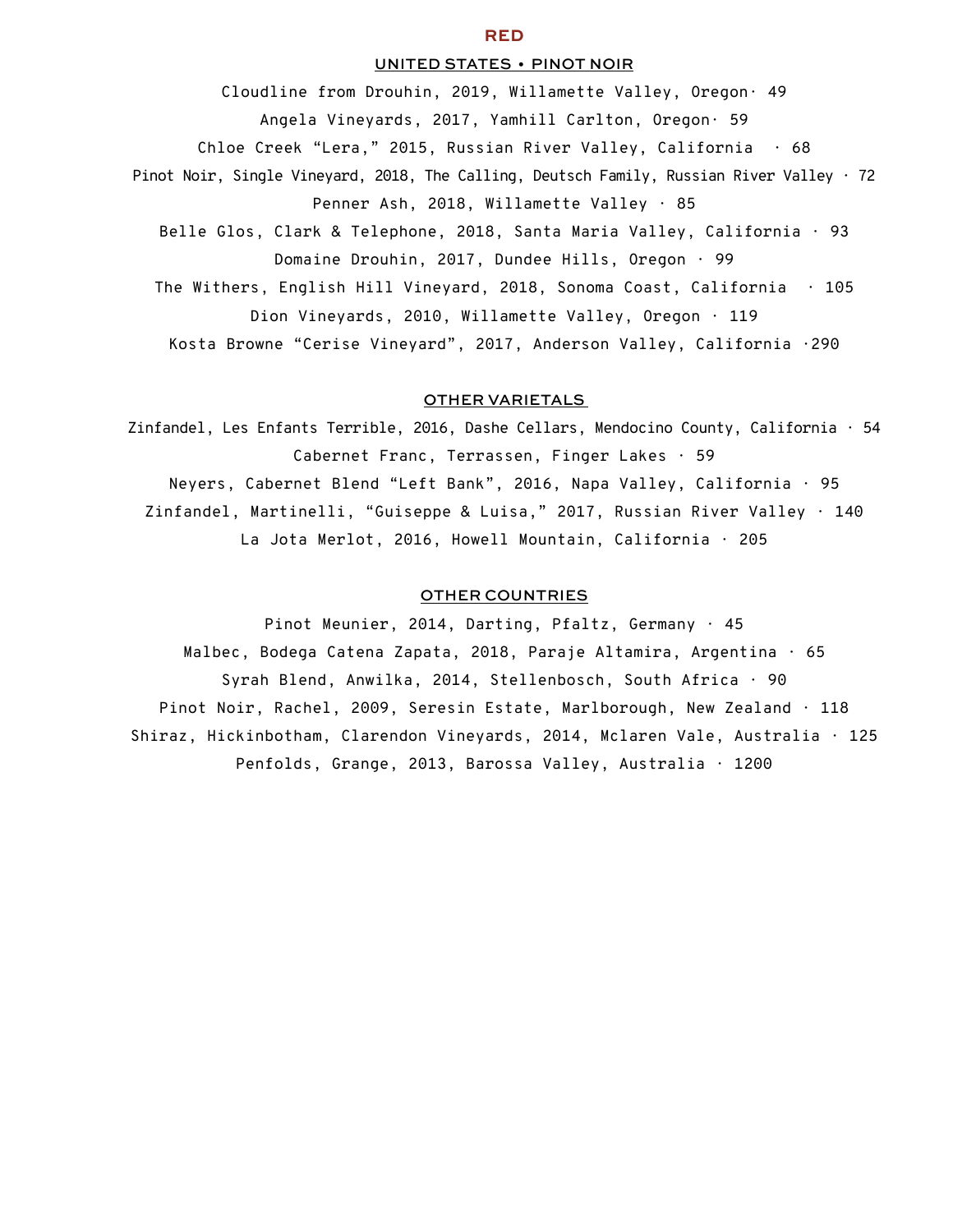# **SPIRITS Vodka**

**WESTERN SON** 12

**WESTERN SON LEMON** 12

**WESTERN SON BLUEBERRY** 12

**WHEATLEY**12

**PRISTINE** 15 **PICK SIX** 13

**PICK SIX STRAWBERRY JAM** 12

**DOGFISH HEAD ANALOG VODKA** 13

**TITO'S** 13

**BELVEDERE** 16

**KETEL ONE** 14

**GREY GOOSE** 14

**GREY GOOSE LE CITRON** 14

**GREY GOOSE L'ORANGE** 14

**GREY GOOSE LE POIRE** 14

**GREY GOOSE ESSENCES STRAWBERRY & LEMONGRASS** 14

**GREY GOOSE ESSENCES WATERMELON & BASIL** 14

**GREY GOOSE ESSENCES WHITE PEACH & ROSEMARY** 14

**ABSOLUT ELYX** 15

### **Gin**

**BLUECOAT AMERICAN DRY** 12 **DOGFISH HEAD COMPELLING GIN** 13 **BOMBAY SAPPHIRE** 14 **BULLDOG** 14 **PLYMOUTH** 13 **BOTANIST** 16 **FARMER'S** 13 **GREY WHALE** 14 **HENDRICK'S** 14 **NOLET'S** 14 **TANQUEREY NO. 10** 15 **TANQUEREY SEVILLA ORANGE** 15 **SALCOMBE DRY** 16 **SALCOMBE ROSE** 16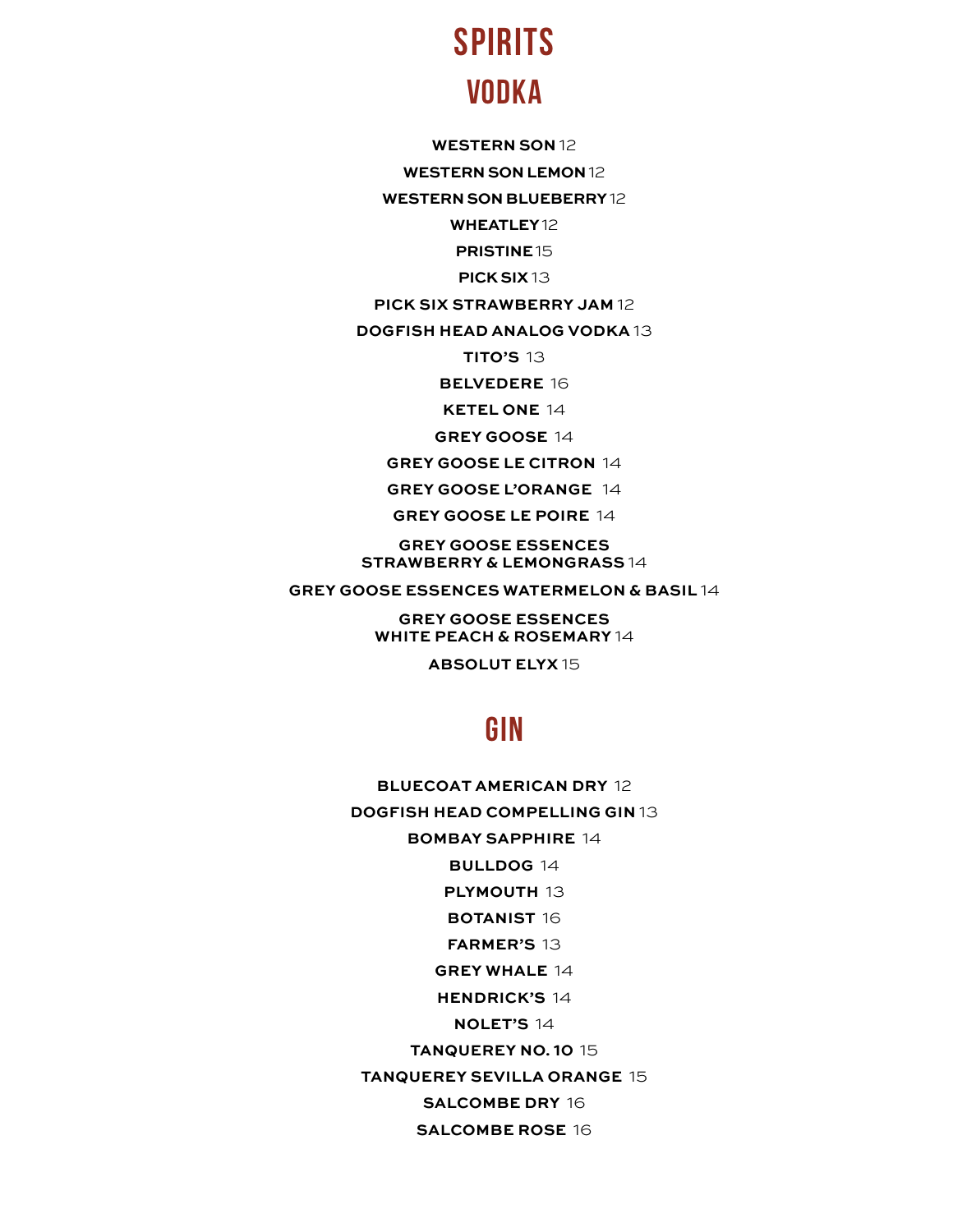### **Rum**

**PLANTATION THREE STAR** 11 **PLANTATION STIGGIN'S FANCY** 12 **BACARDI SUPERIOR** 14 **PLANTATION OVERPROOF** 12 **GOSLING'S BLACK SEAL** 12 **DOGFISH HEAD BARREL HONEY RUM** 13 **MYER'S DARK RUM** 12 **APPLETON ESTATE RESERVE BLEND** 13 **RON ZACAPA 23 YEAR** 16 **SMITH & CROSS** 15 **BUMBU** 13 **CRUZAN BLACKSTRAP** 14 **CORUBA DARK RUM** 12 **ST. JAMES AGRICOLE BLANC** 13 **EL DORADO 15 YEAR** 16 **RON DIPLOMATICO** 17 **SELVAREY WHITE** 15 **SELVAREY COCONUT** 15 **SELVAREY CHOCOLATE** 16

### **Tequila & Mezcal**

**ONE WITH LIFE** 13 **ONEWITH LIFE REPOSADO** 15 **HIATUS BLANCO** 13 **HIATUS REPOSADO** 14 **HIATUS ANEJO** 16 **CASAMIGOS BLANCO** 12 **CASAMIGOS REPOSADO** 14 **CASAMIGOS ANEJO** 16 **VOLCAN BLANCO** 14 **DON JULIO BLANCO** 14 **PATRON SILVER** 13 **PATRON REPOSADO** 15 **PATRON ANEJO** 17 **PATRON ANEJO SHERRY CASK** 19 **ARTENOM SELECCION DE 1549** 15 **ARTENOM SELECCION DE 1146** 17 **ONE WITH LIFE EXTRA ANEJO** 30 **CLASE AZUL REPOSADO** 35 **DON JULIO PRIMAVERA** 35 **DON JULIO 1942** 45 **GRAN PATRON SMOKEY** 40 **GRAN PATRON BURDEOS** 120 **RECUERDO JOVEN** 15 **AGAVE DE CORTEZ REPOSADO** 18 **CASAMIGOS MEZCAL JOVEN** 17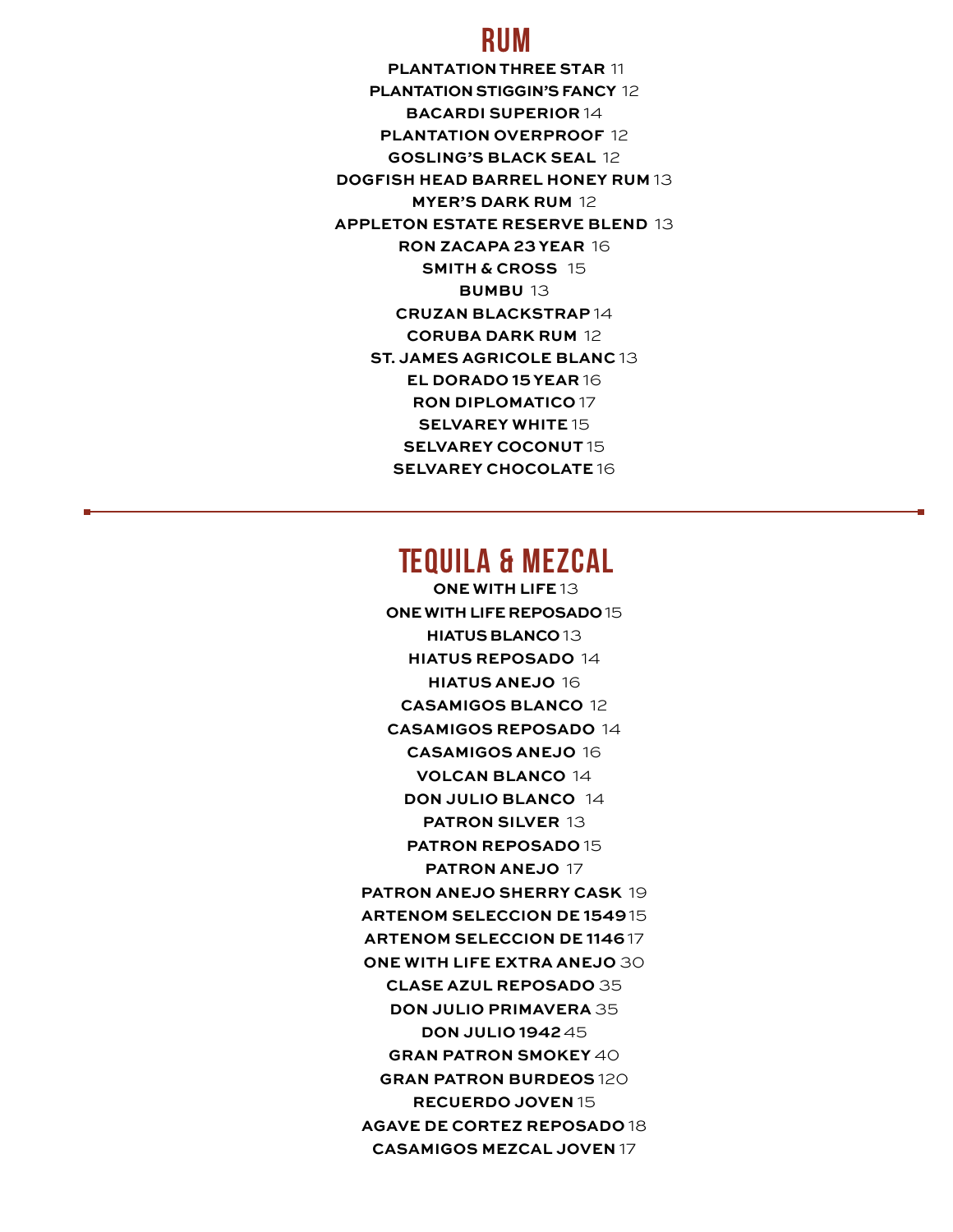### **Whiskey**

**BOURBON FOUR ROSES SINGLE BARREL** 14 **HIGH WEST AMERICAN PRAIRIE** 15 **WOODFORD RESERVE** 16 **WOODFORD RESERVE MASTER'S COLLECTION** 30 **BLANTON'S** 30 **BUFFALO TRACE** 13 **BASIL HAYDEN'S** 16 **BASIL HAYDEN'S ARTFULLY AGED 10YR** 20 **ANGELS ENVY** 14 **HARLEM STANDARD STRAIGHT BOURBON** 14 **BULLEIT** 15 **ELMER T LEE** 25 **MAKERS MARK 46** 14 **GENTLEMAN JACK** 14 **WOODINVILLE** 14 **WOODINVILLE PORT FINISH** 16 **BLADE & BOW STRAIGHT BOURBON** 15 **BIB & TUCKER** 17 **WIDOW JANE** 17 **STELLUM SINGLE BARREL "VEGA"** 15 **EAGLE RARE** 15 **UNCLE NEAREST** 14 **E.H. TAYLOR SINGLE BARREL BOTTLED IN BOND** 25 **OLD FORESTER 1910** 15 **BARRELL DOVETAIL** 16 **PEERLESS SMALL BATCH** 25 **ELIJAH CRAIG** 12 **JEFFERSON RESERE** 16 **WELLER'S SPECIAL RESERVE** 20 **WELLER'S ANTIQUE 107** 24 **WELLER'S C.Y.P.B.** 50 **KENTUCKY OWL BATCH 11** 60 **LITTLE BOOK BY BOOKERS** 20 **BOOKERS** 25 **JACOB'S PARDON 8YR** 15 **JACOB'S PARDON 15YR** 40 **MICHTER'S TOASTED BARREL FINISH** 28 **STAGG JR** 18 **OLD RIP VAN WINKLE 10YR** 60 **VAN WINKLE SPECIAL RESERVE 12YR** 75 **PAPPY VAN WINKLE'S FAMILY RESERVE 15YR** 125

#### **RYE**

**ALBANY DISTILLING CO IRONWEED EMPIRE RYE** 14 **SAZERAC** 12 **SAGAMORE** 14 **SAGAMORE SELECT TEQUILA FINISH** 22 **MICHTER'S** 13 **WILD TURKEY 101 RYE** 14 **REDEMPTION RYE 10YR BARREL PROOF** 25 **STELLUM SINGLE BARREL "SERPENS"** 15 **BULLEIT** 15 **MASTERSON'S** 17 **HIGH WEST RENDEZVOUS** 18 **WHISTLEPIG PIGGYBACK 6 YR** 14 **WHISTLEPIG 12YR** 26 **WHISTLEPIG THE BOSS HOG VIII LAPULAPU'S** 120 **CROWN ROYAL** 13 **BASIL HAYDEN'S DARK RYE** 16 **MITCHER'S SINGLE BARREL** 22 **ANGELS ENVY RYE** 16 **VAN WINKLE FAMILY 13YR** 120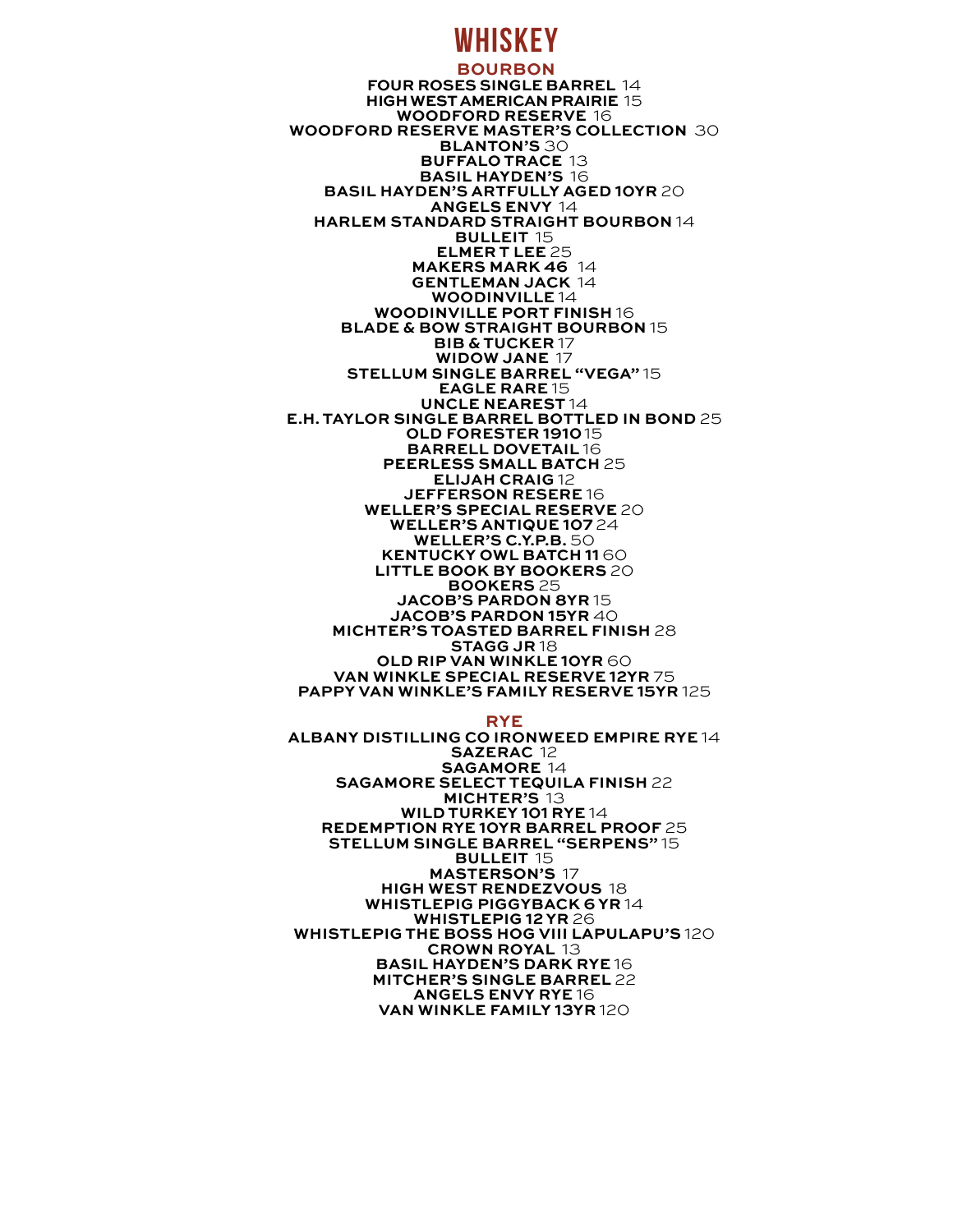### **Whiskey (Continued)**

**IRISH JAMESON** 13 **JAMESON BLACK BARREL** 14 **JAMESON CASKMATES STOUT FINISH** 14 **GREEN SPOT** 16 **TULLAMORE DEW** 13 **TULLAMORE DEW CARIBBEAN RUM FINISH** 14 **PROPER NO 12** 12 **REDBREAST 12 YR** 20

### **Whisky**

**JOHNNIE WALKER HIGH RYE** 14 **JOHNNIE WALKER BLACK** 15 **JOHNNIE WALKER BLUE LABEL** 75 **YAMAZAKI 12YR** 30 **SUNTORY TOKI** 17 **HIBIKI** 35 **SINGLETON 12YR** 13 **THE DALMORE 12YR** 17 **GLENLIVET 12YR** 16 **GLENLIVET 21YR** 68 **MACALLAN 12YR SHERRY CASK** 18 **MACALLAN 18YR FINE OAK** 60 **OBAN 14 YR** 20 **OBAN DISTILLER'S EDITION** 25 **X BY GLENMORANGIE** 14 **GLENMORANGIE 12YR SHERRY CASK** 16 **GLENMORANGIE 18 YR** 40 **GLENMORANGIE "SIGNET"** 50 **PORT CHARLOTTE 10YR** 15 **ARDBEG 10 YR** 16 **LAPHROAIG 10YR** 17

### **Cognac**

**M. DUDOGNON, COGNAC 5 YR** 13 **LOUIS ROQUE, LAVIEILLE PRUNE BRANDY** 12 **REMY MARTIN VSOP** 16 **REMY MARTIN 1738** 15 **REMY MARTIN XO** 50 **HENNESSY VSOP** 15 **HENNESSY XO** 46

### **Armagnac**

**BHAKTA 2707** 20 **BHAKTA 50** 60

### **Calvados**

**DARON PAYS D'AUGE** 15